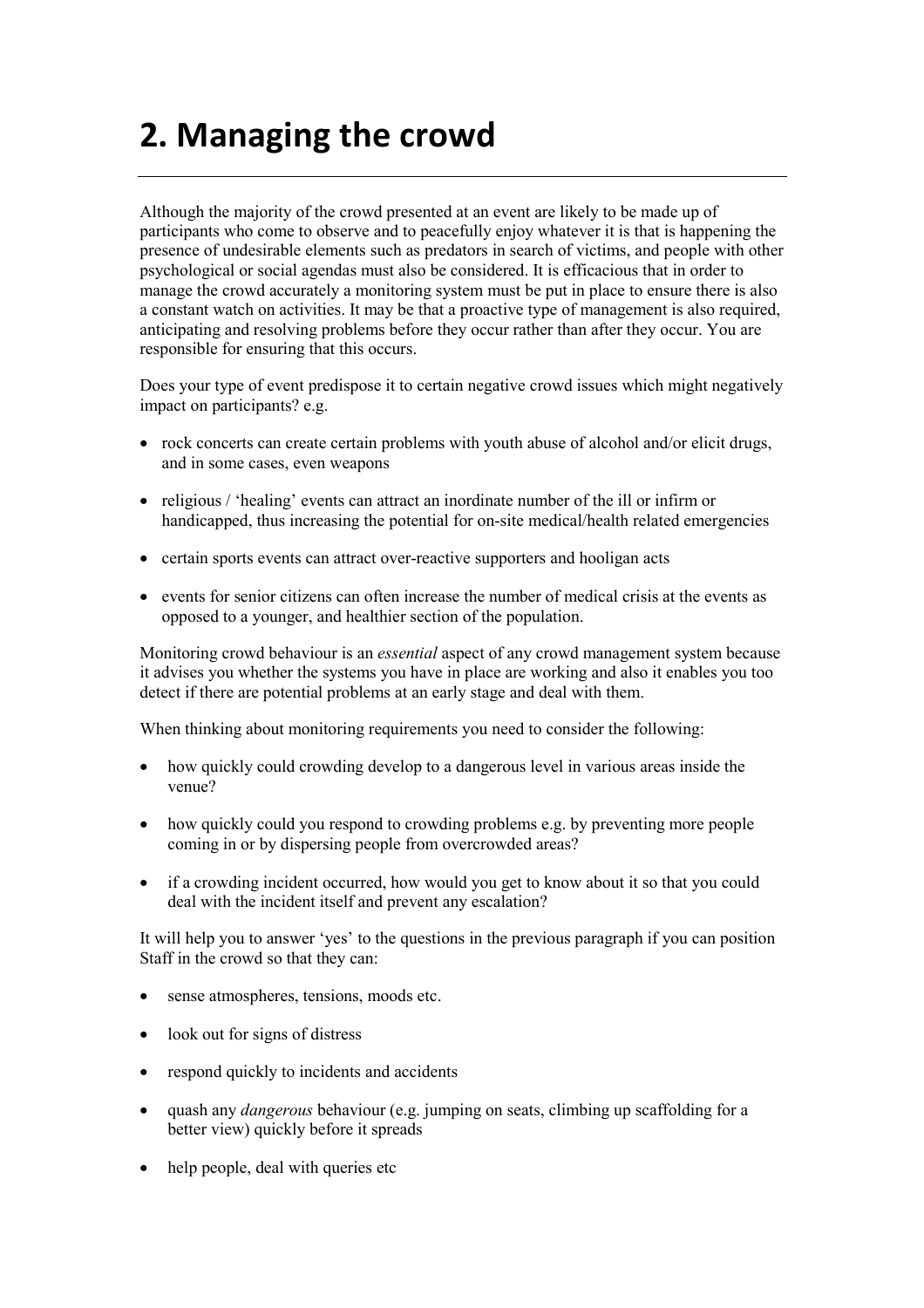• discourage dangerous behaviour by their very presence.

## **2.1.4 ESTIMATING A CROWD**

When monitoring the distribution of people, the following are useful indices:

- space between people
- estimations of "raw" numbers of people e.g. making a rough count of people in a relatively small identifiable area (e.g. numbers inside an area bounded by 4 columns) which can be scaled up; roughly calculating the length times breadth of queues between identifiable sections which can be scaled up (e.g. between fence posts etc); and the rate of flow into or out of an area (i.e., the number of people which passed a marked object)
- behavioural changes; look out for actual signs or it's signs; pushing, surging, shouting or similar indications of bad temper or excitement, or all of the latter.

## **2.1.5 WAYS OF MONITORING**

You may wish to decide at the planning stage how you are going to monitor the crowds. This could include:

- closed circuit television this may range from a few fixed cameras at 1 or 2 exits to the use of a large number of remote-control cameras with zoom lenses. CCTV allows an overview of sections such as entrances, departure routes and problem areas to be relayed to a central control point;
- patrolling the venue where crowding problems are likely to develop slowly at particular points within the venue, staff may be given specific areas to check at regular intervals; and
- watching crowds from a fixed point can be carried out as a specific task or, where manpower is short, at the same time as the performance of other duties such as checking tickets. Good vantage points are needed:

## **2.1.6 PROBLEM AREAS**

When you have decided on the methods to be used, think about the areas where crowds are likely to build up. Your organization may wish to take into consideration how to deal with crowding problems and your monitoring could be designed to trigger planned measures. Problem areas might include: bottlenecks (e.g. stairs, escalators, bridge links between halls); areas where people queue (pay desks, ordering and information points); popular stalls, attractions or exhibits; and refreshment areas.

It is considered appropriate to ask yourself about the likelihood and consequences of any sudden crowd movements such could happen (e.g. invasions of the stage or pitch, mobbing of celebrities, running between various vantage points). In each case, decide how best to monitor and control this sort of behaviour. It might involve: training staff to be on the look out for certain types of "behaviour"; laying down rules for visitors on what sort of behaviour is acceptable and what is not, together with the penalties for unacceptable behaviour, and drawing up procedures for dealing with unacceptable behaviour.

Some suggestions which you could consider implementing:

• identify supervisors and Crowd Controllers by use of jackets, arm bands, or badges, and expect them to be active and visible to discourage problems quickly identified